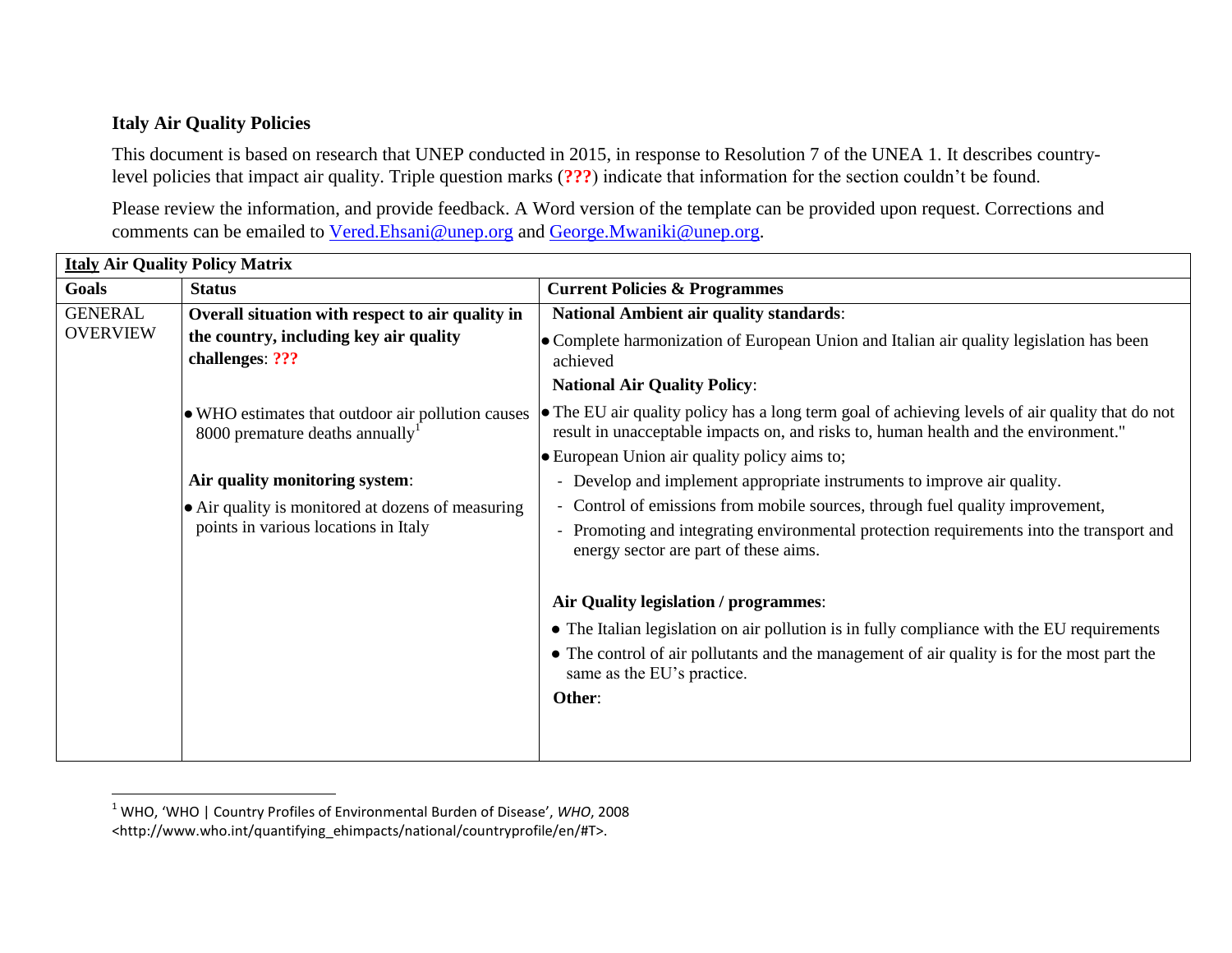| <b>REDUCE</b>                                        | Industries that have the potential to impact air                                                                                                                                                                                                                                                                                                                                                                                                                                                                                                                                                                                     | <b>Emission regulations for industries:</b>                                                                                                                                                                                                                                                                                                                                                                                                                                                                                                                                                                                                                                                                                                                                                                                                                                                                                                                                                                                                                                                                                                                                                                                                                                                                                                                                      |
|------------------------------------------------------|--------------------------------------------------------------------------------------------------------------------------------------------------------------------------------------------------------------------------------------------------------------------------------------------------------------------------------------------------------------------------------------------------------------------------------------------------------------------------------------------------------------------------------------------------------------------------------------------------------------------------------------|----------------------------------------------------------------------------------------------------------------------------------------------------------------------------------------------------------------------------------------------------------------------------------------------------------------------------------------------------------------------------------------------------------------------------------------------------------------------------------------------------------------------------------------------------------------------------------------------------------------------------------------------------------------------------------------------------------------------------------------------------------------------------------------------------------------------------------------------------------------------------------------------------------------------------------------------------------------------------------------------------------------------------------------------------------------------------------------------------------------------------------------------------------------------------------------------------------------------------------------------------------------------------------------------------------------------------------------------------------------------------------|
| <b>EMISSIONS</b><br><b>FROM</b><br><b>INDUSTRIES</b> | quality:<br>• Air pollution from industrial installations<br>emanates from the following: tourism,<br>machinery, iron and steel, chemicals, food<br>processing, textiles, motor vehicles, clothing,<br>footwear, ceramics among others<br><b>GDP of country:</b> USD 2.068 Trillion in $2013^2$<br>Industries' share of GDP: 24.4% <sup>3</sup><br><b>Electricity sources:</b><br>• 65% of the installed electricity generating<br>capacity (124.2 million KW in 2010) is<br>generated from fossil fuel, 18% from<br>hydroelectric plants and the rest 15.8% is<br>generated from other renewable sources <sup>4</sup><br>Others ??? | • Industrial emissions within the European Union are regulated under the Industrial Emissions<br>Directive (IED), which was issued on 21 December 2007<br>The directive's aim was to achieve significant benefits to the environment and human<br>health by reducing harmful industrial emissions across the EU, in particular through better<br>application of Best Available Techniques.<br>• The IED entered into force on 6 January 2011 and has to be transposed into national<br>legislation by Member States by 7 January 2013.<br>European legislation establishes air quality objectives (limit and target values) for the<br>different pollutants. Limit values are concentrations that must not be exceeded in a given<br>period of time.<br>Small installation's emissions regulated: (Yes/No) yes<br>Renewable energy investment promoted:<br>• In order to comply with the EU renewable energy directive, Italy is required to source 17%<br>of its final energy consumption from renewable energy sources by 2020.<br>• To meet this requirement, Italy has implemented various policy measures to stimulate<br>investment in renewable electricity generation, renewable heating/cooling, and<br>transportation.<br>According to Italy's National Renewable Energy Action Plan, the country is targeting<br>26.4% of electricity from renewable sources by 2020. |
|                                                      |                                                                                                                                                                                                                                                                                                                                                                                                                                                                                                                                                                                                                                      | <b>Energy efficiency incentives:</b> (ex: Subsidies, labelling, rebates etc)<br>• Minimum energy performance standards and energy performance certificates schemes have<br>been proposed to address the efficiency gap in the residential sector<br>Incentives for clean production and installation of pollution prevention technologies:<br>???<br>Actions to ensure compliance with regulations: (monitoring, enforcement, fines etc) ???<br>• Other actions at national, sub-national and / or local level to reduce industrial<br><b>emissions:</b> (can include incentives to move industries to less populated areas here) ???                                                                                                                                                                                                                                                                                                                                                                                                                                                                                                                                                                                                                                                                                                                                            |

<sup>&</sup>lt;sup>2</sup> 'Countries of the World - 32 Years of CIA World Fact Books', 2015 <http://www.theodora.com/wfb/#R>.<br><sup>3</sup> 'Countries of the World - 32 Years of CIA World Fact Books'.<br><sup>4</sup> 'Countries of the World - 32 Years of CIA World F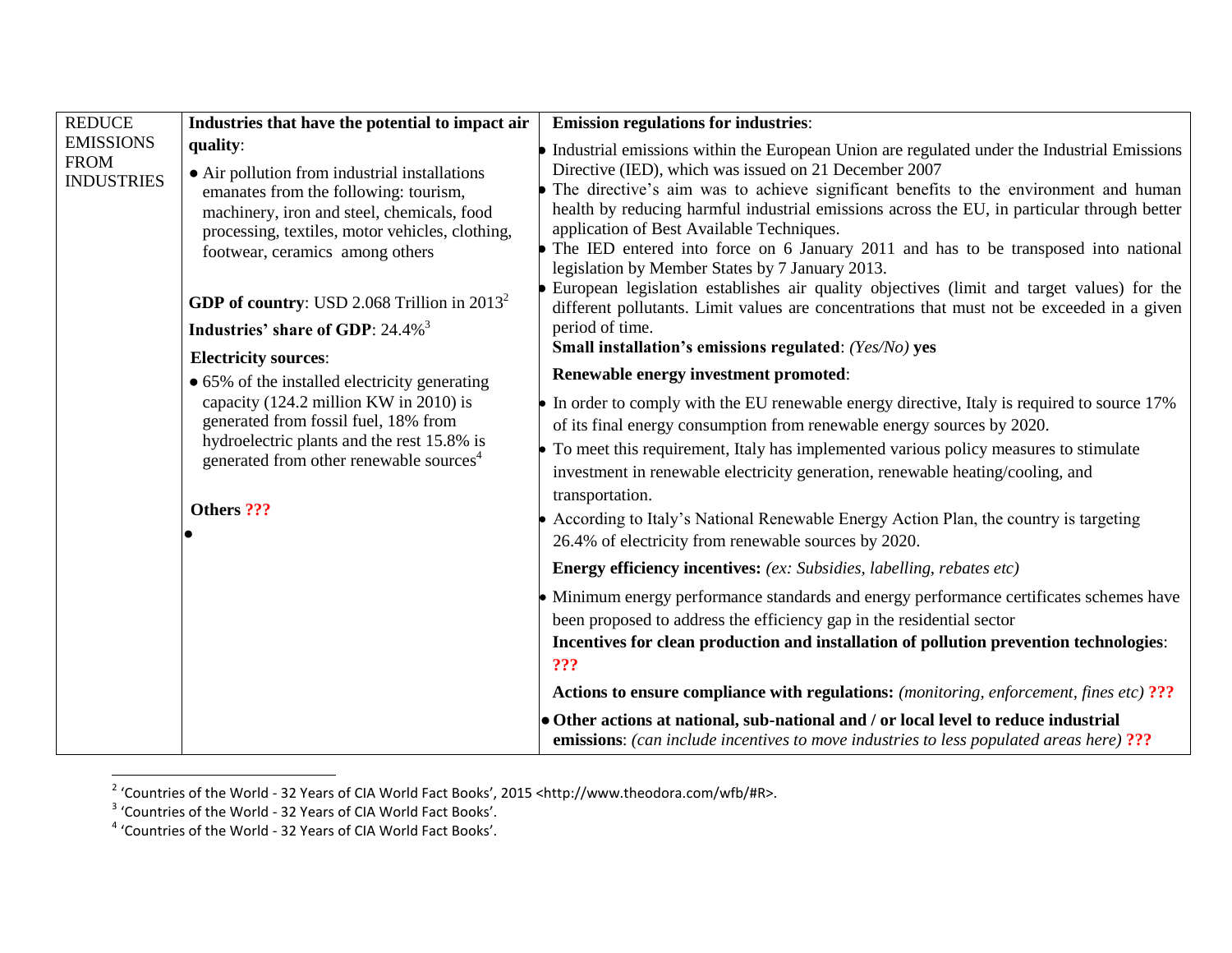| <b>REDUCE</b>                                                             | Key transport-related air quality challenges:                                                                                                                                                                             | Vehicle emission limit: (Euro rating)                                                                                                                                                                                                                                                   |
|---------------------------------------------------------------------------|---------------------------------------------------------------------------------------------------------------------------------------------------------------------------------------------------------------------------|-----------------------------------------------------------------------------------------------------------------------------------------------------------------------------------------------------------------------------------------------------------------------------------------|
| <b>EMISSIONS</b><br><b>FROM</b><br><b>TRANSPORT</b>                       | (ex: vehicle growth, old fleet, dirty fuel, poor<br>public transport etc)<br>• Transport in Italy is well developed and several<br>options spanning from Railways, tramps, metros<br>and bus are available for commuters. | • Emissions standards for vehicles correspond to Euro 6 for LDV vi HDV standards.<br>• European Union emission regulations for new light duty vehicles (passenger cars and light<br>commercial vehicles) are specified in Regulation 715/2007 (Euro 5/6) [2899].                        |
|                                                                           |                                                                                                                                                                                                                           | • Emission standards for light-duty vehicles are applicable to all vehicles not exceeding<br>2610 kg (Euro 5/6).                                                                                                                                                                        |
|                                                                           | • Use of private cars is discouraged as<br>demonstrated by the high fuel cost which stood<br>at USD 1.70 per litre in 2015.                                                                                               | • EU regulations introduce different emission limits for <i>compression ignition</i> (diesel) and<br>positive ignition (gasoline, NG, LPG, ethanol,) vehicles. Diesels have more stringent CO<br>standards but are allowed higher NOx. Positive ignition vehicles were exempted from PM |
|                                                                           | • Transport is among the most important source of<br>air pollution in the Italy                                                                                                                                           | standards through the Euro 4 stage. Euro 5/6 regulations introduce PM mass emission<br>standards, equal to those for diesels, for positive ignition vehicles with direct injection                                                                                                      |
|                                                                           | • Private car ownership is high with 682 cars per<br>1000 individuals in $20115$                                                                                                                                          | engines.                                                                                                                                                                                                                                                                                |
|                                                                           |                                                                                                                                                                                                                           | <b>Fuel Sulphur content:</b> (in ppm)<br>• The 2000/2005 emission standards were accompanied by an introduction of more stringent<br>fuel regulations that require "Sulphur-free" diesel and gasoline fuels $( \leq 10$ ppm S) must be<br>mandatory from 2009.                          |
|                                                                           |                                                                                                                                                                                                                           | • Maximum allowable sulphur level in petrol and diesel fuels is 10ppm<br>Fuel Lead content: All vehicles use lead free gasoline<br><b>Restriction on used car importation: ???</b>                                                                                                      |
|                                                                           |                                                                                                                                                                                                                           | Actions to expand, improve and promote public transport and mass transit: ???                                                                                                                                                                                                           |
|                                                                           |                                                                                                                                                                                                                           | Actions to promote non-motorized transport: (ex: include sidewalks and bike lanes in<br>new road projects, car-free areas etc) ???                                                                                                                                                      |
| <b>REDUCE</b>                                                             | <b>Outdoor, open burning:</b> (ex: is it commonly                                                                                                                                                                         | <b>Legal framework:</b> (ex: is burning banned?) ???                                                                                                                                                                                                                                    |
| <b>EMISSIONS</b><br><b>FROM OPEN</b><br><b>BURNING:</b><br><b>OUTDOOR</b> | done? burning what kinds of wastes? etc) ???                                                                                                                                                                              | Actions to prevent open burning of municipal waste and / or agricultural waste: ???                                                                                                                                                                                                     |
| <b>REDUCE</b>                                                             | Dominant fuels used for cooking and space                                                                                                                                                                                 | <b>Indoor air pollution regulated:</b> (Yes / No) ???                                                                                                                                                                                                                                   |
| <b>EMISSIONS</b><br><b>FROM OPEN</b>                                      | heating: ???<br>Impact: ???                                                                                                                                                                                               | Promotion of non-grid / grid electrification: ???                                                                                                                                                                                                                                       |

 $^5$  World Bank, 'Motor Vehicles (per 1,000 People) | Data | Table', 2014

l

<sup>&</sup>lt;http://web.archive.org/web/20140209114811/http://data.worldbank.org/indicator/IS.VEH.NVEH.P3> [accessed 25 September 2015].